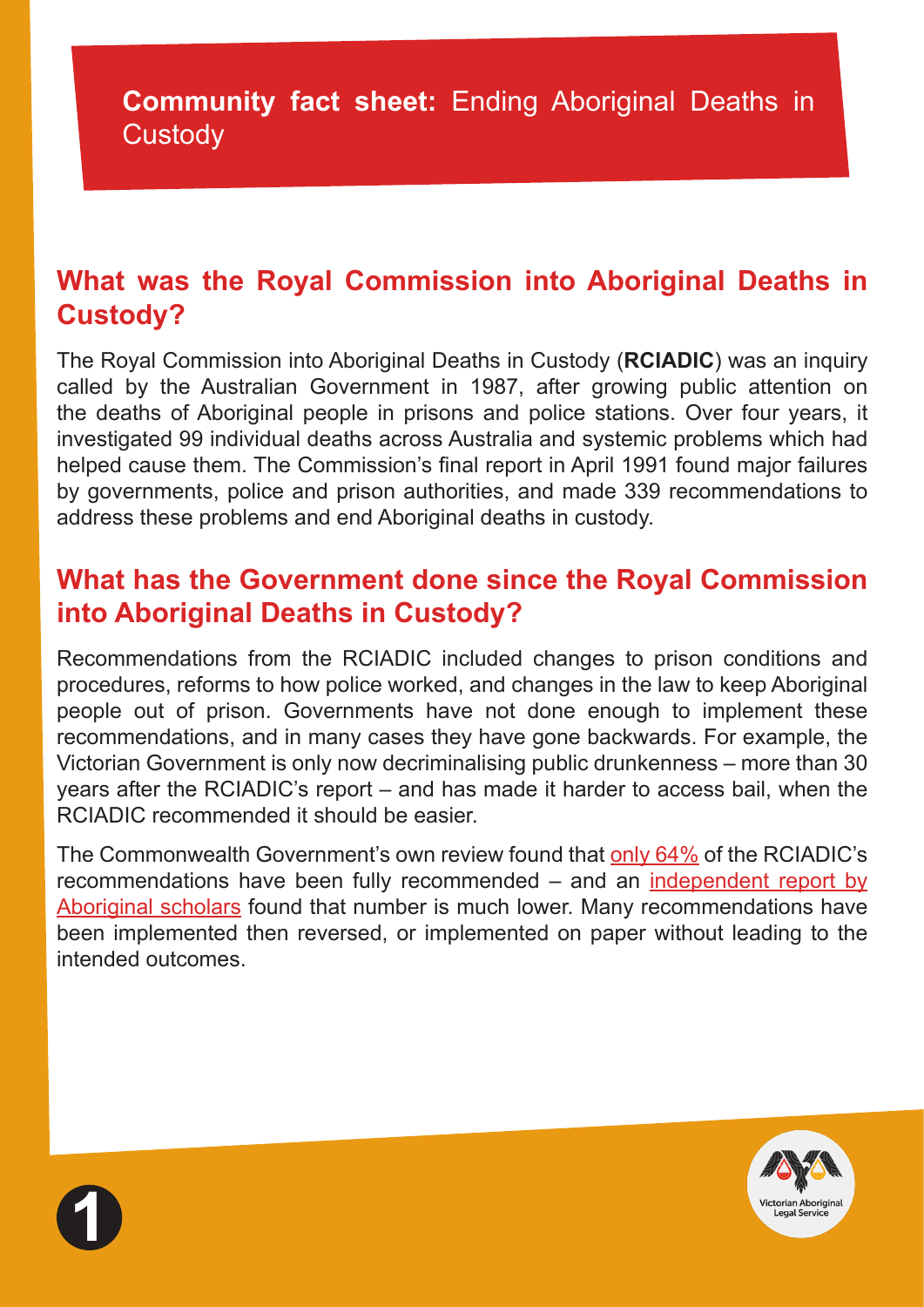## **Has the number of Aboriginal deaths in custody decreased?**

No. The Royal Commission was established after public outcry about 99 Aboriginal deaths in custody between 1980 and 1989 – about one every month. Since the RCIADIC published its final report, [at least 500 Aboriginal people](https://www.natsils.org.au/wp-content/uploads/2021/12/NATSILS-Media-Release-500-Deaths-in-Custody.docx.pdf) have died in custody – about one every 22 days.

One of the key findings of the Royal Commission was that Aboriginal deaths in custody occur at such a high rate primarily because so many Aboriginal people are arrested and imprisoned. This problem also has not been addressed. In 1991, the incarceration rate of Aboriginal people in Victoria was [767.9 per 100,000 people.](https://www.aic.gov.au/sites/default/files/2020-05/tandi137.pdf) In 2019, it had risen to [2,219.9 per 100,000.](https://www.sentencingcouncil.vic.gov.au/sentencing-statistics/victorias-indigenous-imprisonment-rates)

# **How can we end Aboriginal deaths in custody?**

## *Reduce the number of Aboriginal people who are incarcerated*

Aboriginal people now make up more than 10% of the people held in prison in Victoria, compared to less than 1% of the Victorian population. Reducing incarceration rates will require changes in housing, health and social support, not just the legal system. However, several simple changes would immediately make a difference.

## Public drunkenness

Criminal charges of public drunkenness are disproportionately used by police against Aboriginal people. The tragic case of Tanya Day, who died in custody in December 2017 after being arrested for being drunk in public, shows how Aboriginal people are brought to police stations when they pose no danger to anyone.

After extensive advocacy by the Day family, Victoria passed a law to decriminalise public drunkenness. There will now be a health-based response to people who are drunk in public, but the details are still being worked out by the Government. It is crucial that the Government does not involve police in responding to people who are drunk in public, and that nobody is ever held in a police cell because they are drunk.



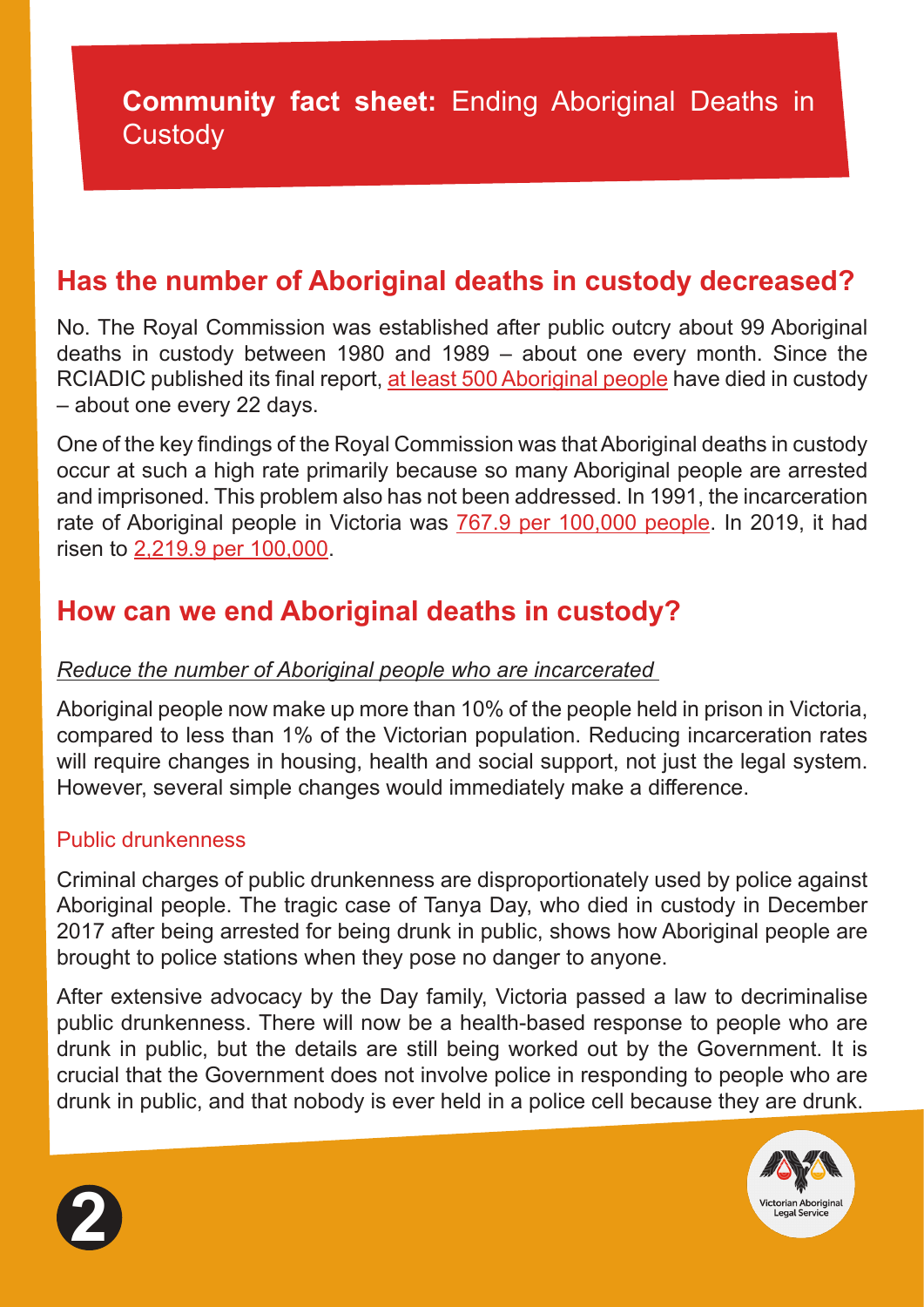#### Reform Victoria's punitive bail laws

Over thirty years ago, the RCIADIC recommended that all governments should "revise any criteria which inappropriately restrict the granting of bail to Aboriginal people". Instead, Victoria has consistently tightened its bail laws. Changes in 2013, 2017 and 2018 have made it harder to access bail, especially for people without stable housing. As a result, the number of unsentenced Aboriginal people held in Victorian prisons quadrupled from June 2015 to June 2019.

More than half of the Aboriginal people who have died in custody since the Royal Commission had [not been sentenced to jail time](https://www.theguardian.com/australia-news/2021/apr/09/the-474-deaths-inside-rising-number-of-indigenous-deaths-in-custody-revealed) – they died while being held by police or on remand, after they were refused bail. The Victorian Government's punitive bail laws are putting more and more Aboriginal people in custody and at risk. It must urgently reform the Bail Act, invest in culturally appropriate bail accommodation and support, and allow Koori Courts to hear bail applications.

## Raise the age of criminal responsibility

The minimum age for being charged with a criminal offence should be 14, and the minimum age for incarceration should be 16. Currently, children as young as 10 can be imprisoned. Aboriginal children are detained at nearly seven times the rate of non-Aboriginal children in Victoria. The Productivity Commission has found that, nationally, raising the age to 14 would reduce the number of Aboriginal children in prison by 15%.

## *Improve prison conditions through independent inspections and higher standards*

Conditions in prisons and police cells can have devastating effects on the mental and physical health of Aboriginal people. While some lessons have been learned from the Royal Commission's report, many have not. The use of solitary confinement needs to be ended, and healthcare should be equivalent to what is available in the community – both recommended by the RCIADIC in 1991. An [independent report](https://www.vals.org.au/ibac-report-finds-that-prison-expansion-and-privatisation-are-contributing-factors-to-corruption-and-abuse-within-victorias-corrections-system/) highlighted repeated abuses in Victorian prisons, and found that prison staff do not understand their duty to care for the human rights of people in prison.